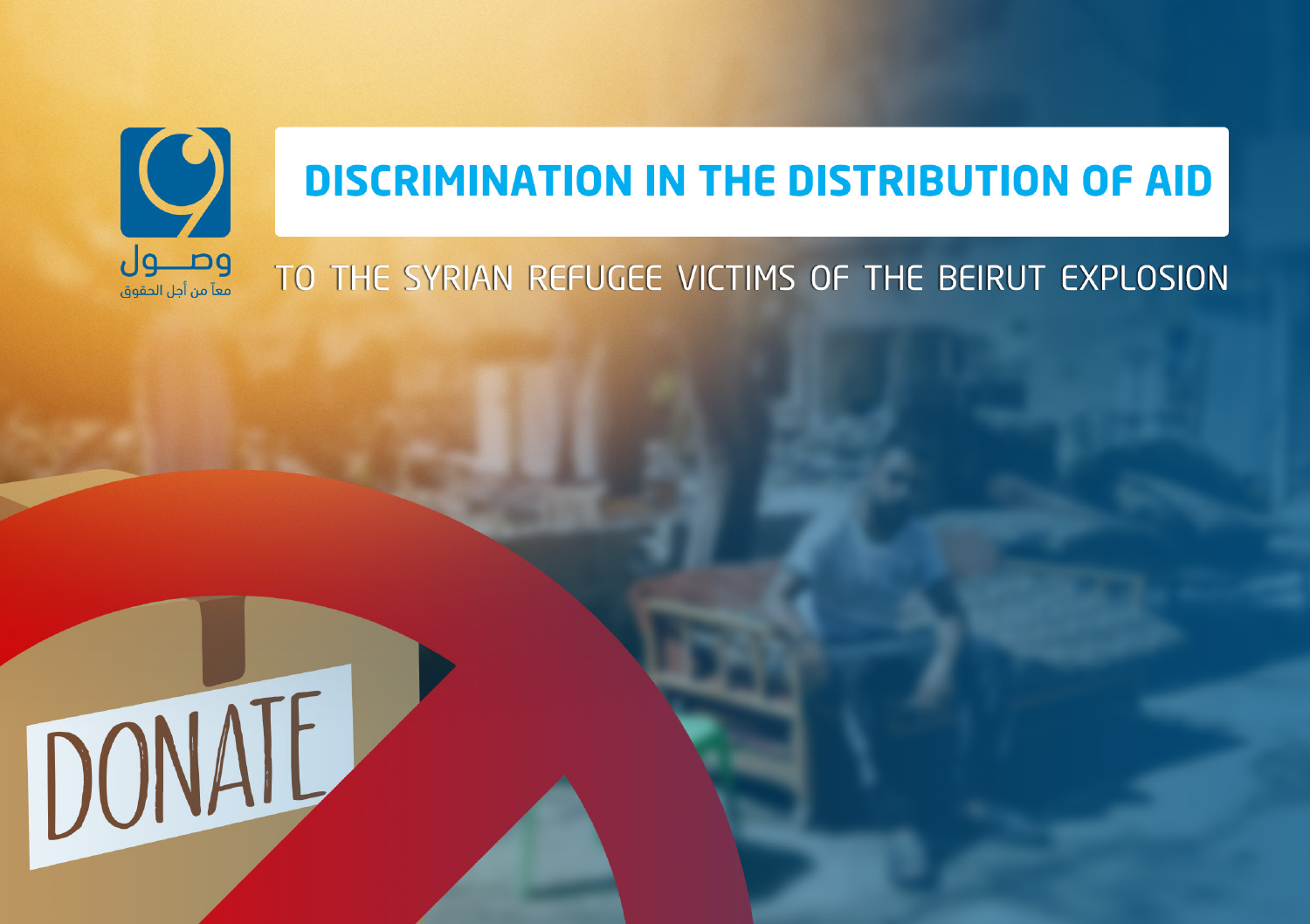

## **Discrimination in the Distribution of Aid to the Syrian Refugee Victims of Beirut Explosion**

Beirut – 29 September 2020

Following the explosion in the port of the Lebanese capital Beirut on 4th of August, which caused infrastructural damage to large areas of the capital, leading to the displacement of hundreds of thousands of citizens and foreigners, killing hundreds, and injuring thousands of those near the scene of the incident. In addition to the aggravation of economic issues caused by the economic collapse accompanying this incident, we hesitate the exacerbation of social conditions due to discrimination in aid distribution between citizens and foreigners, by individual activists/volunteers, and some civil society organizations, without close monitoring by the relevant ministries. The Beirut explosion killed more than 200 people, injured more than 7,000, and left approximately 300,000 people homeless. According to

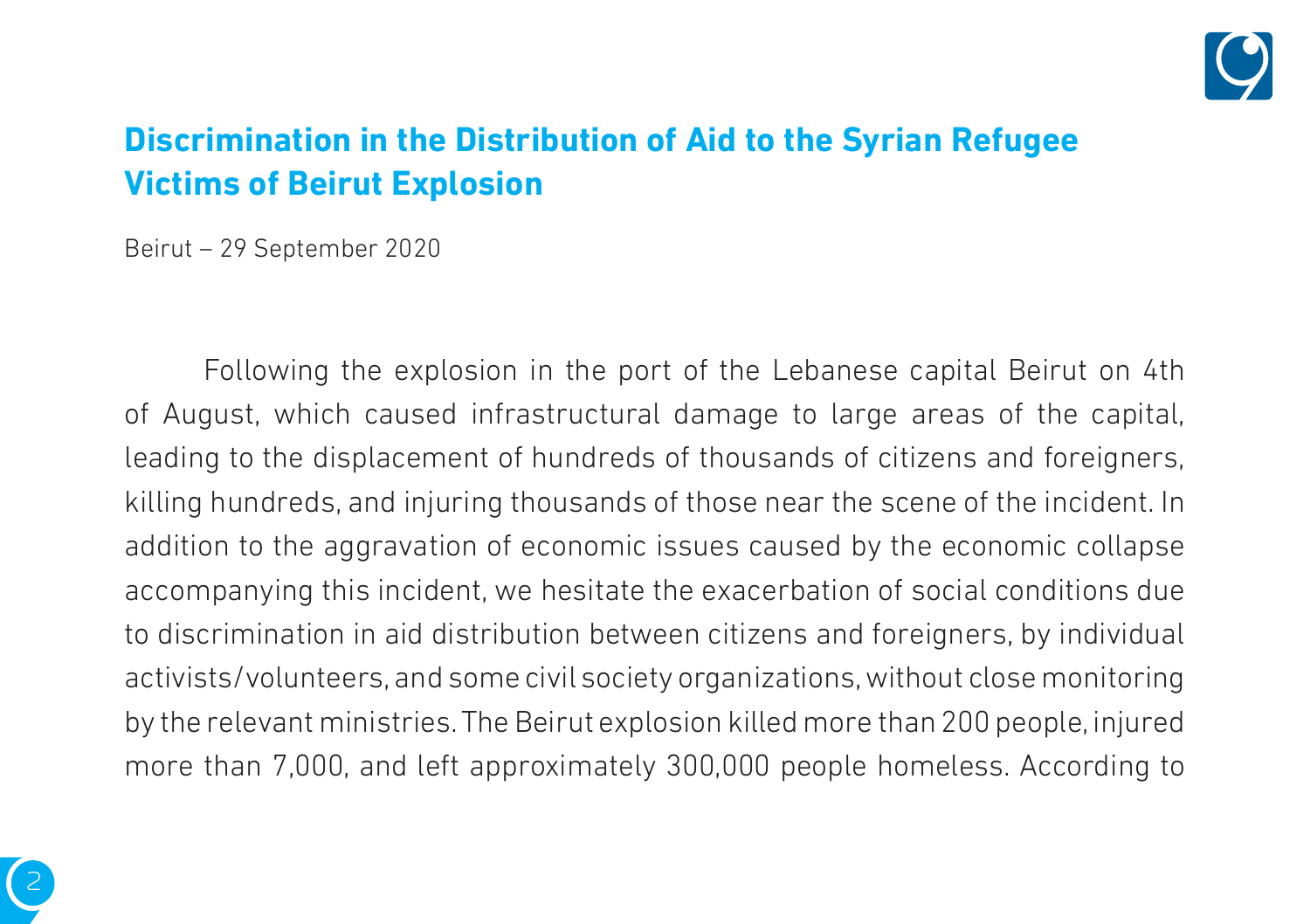

the World Bank, the damage amounted to approximately  $\$$  4.6 billion.<sup>1</sup> The rate of extreme poverty has risen to 23 percent which will negatively impact residents and marginalized groups, especially Syrian refugees. Meanwhile, Lebanon is witnessing sharp fluctuations in the Lebanese pound exchange rate against the US dollar, resulting in a significant rise in prices and a decrease in the value of employees' salaries, and the economic situation further deteriorated amidst the .000 COVID-19 pandemic since the beginning of the second quarter of this year.

Syrian refugees are among the groups affected by this explosion, as 200,000 refugees are estimated to be residing in Beirut and the neighboring affected areas. Even prior to the economic collapse and the worsening of security conditions, Syrian refugees were enduring poor living, economic, social and psychological conditions, which have worsened as a result of recent events, especially since the majority



<sup>2020.</sup> August 2020. August 31 August 31 August 2020. August 2020. August 2020. https://tinyurl.com/yy2xaaxh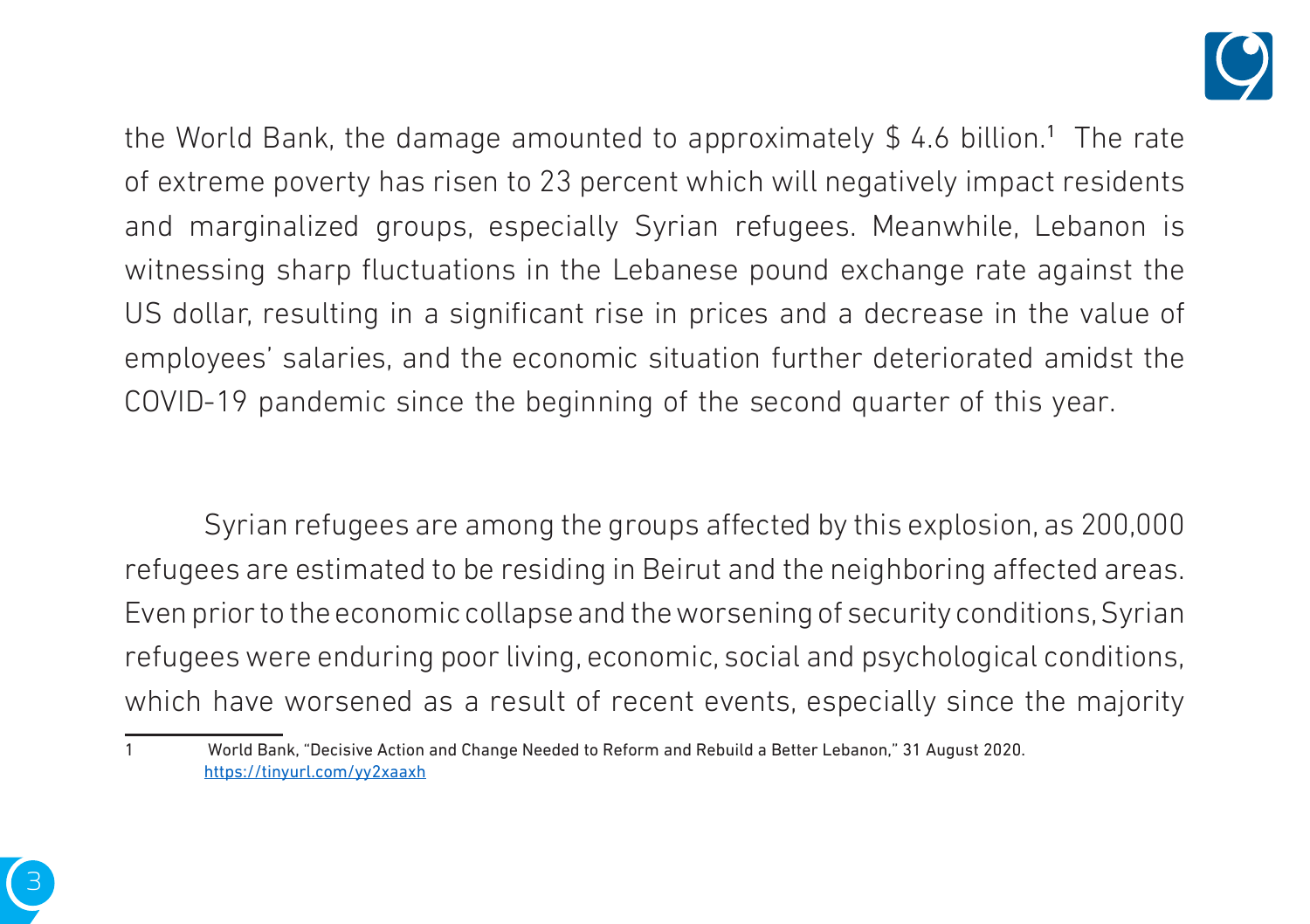

200,000 Syrian refugees and residents live in Beirut and the neighboring affected areas.

of refugees depend on seasonal or daily work that has been negatively affected (decreased or ceased) by the spread of COVID-19 and by the Beirut explosion, affecting both citizens and refugees, as many have lost a relative, injured, or their house suffered damage or even lost their only shelter and

were forced to flee, another time, to another area.

4

Following the incident and the pleas for aid, several Syrian campaigns and initiatives were created in support of the victims of the explosion. Local and international civil society organizations were quick to provide aid and pledges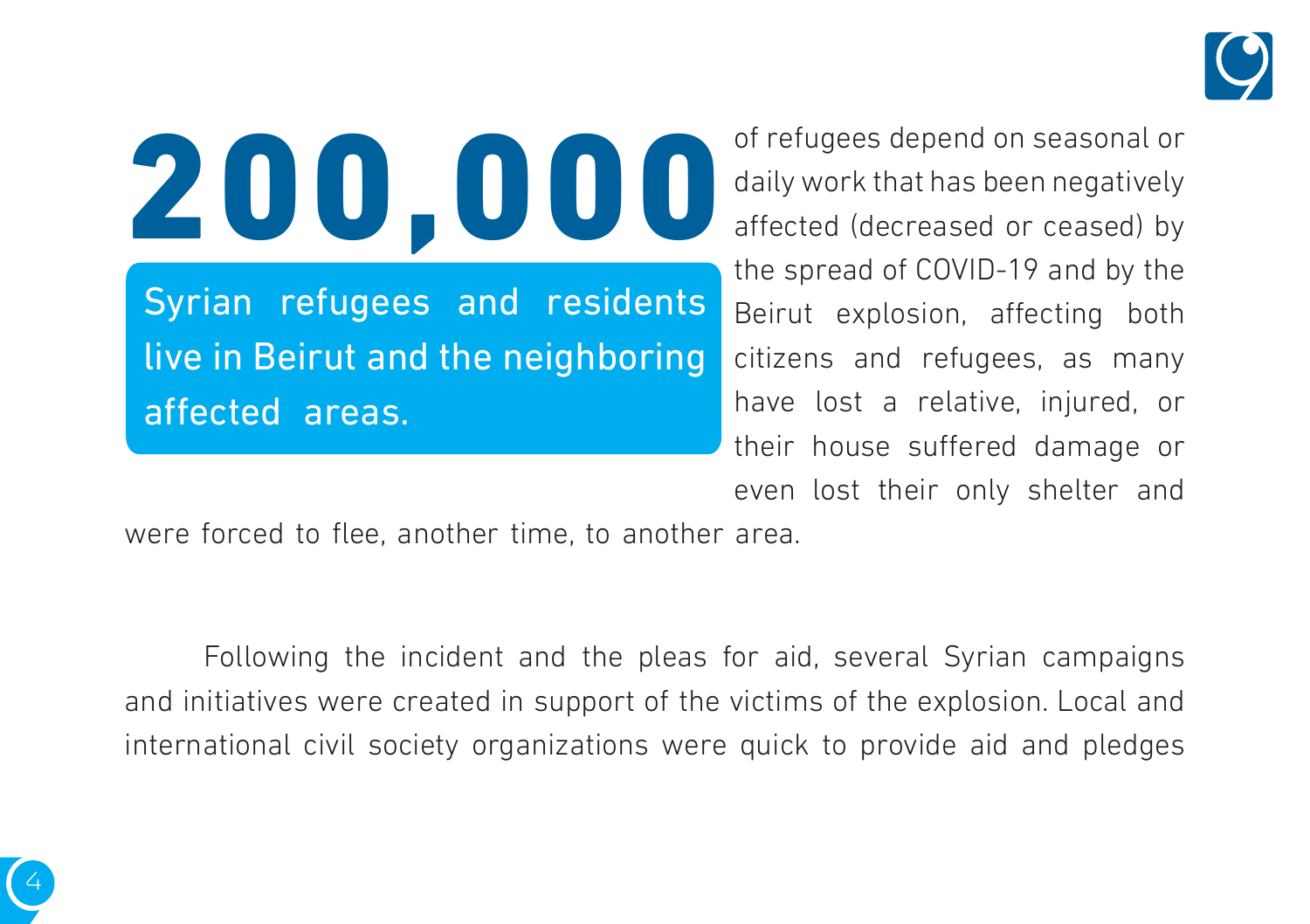

without any discrimination and voluntary initiatives were formed to provide in-<br>kind assistance to victims.<sup>2</sup> Since the start of the blast until August 28th, UNHCR without any discrimination and voluntary initiatives were formed to provide inin Lebanon has distributed approximately 4,458 weatherproof materials to those whose homes have been damaged, including about 25 percent of Syrian .beneficiaries





<sup>2</sup> Access Center for Human Rights, "Death in explosions follows Syrians to Lebanon," Video, 16 August 2020. https://www.achrights.org/2020/08/16/11381/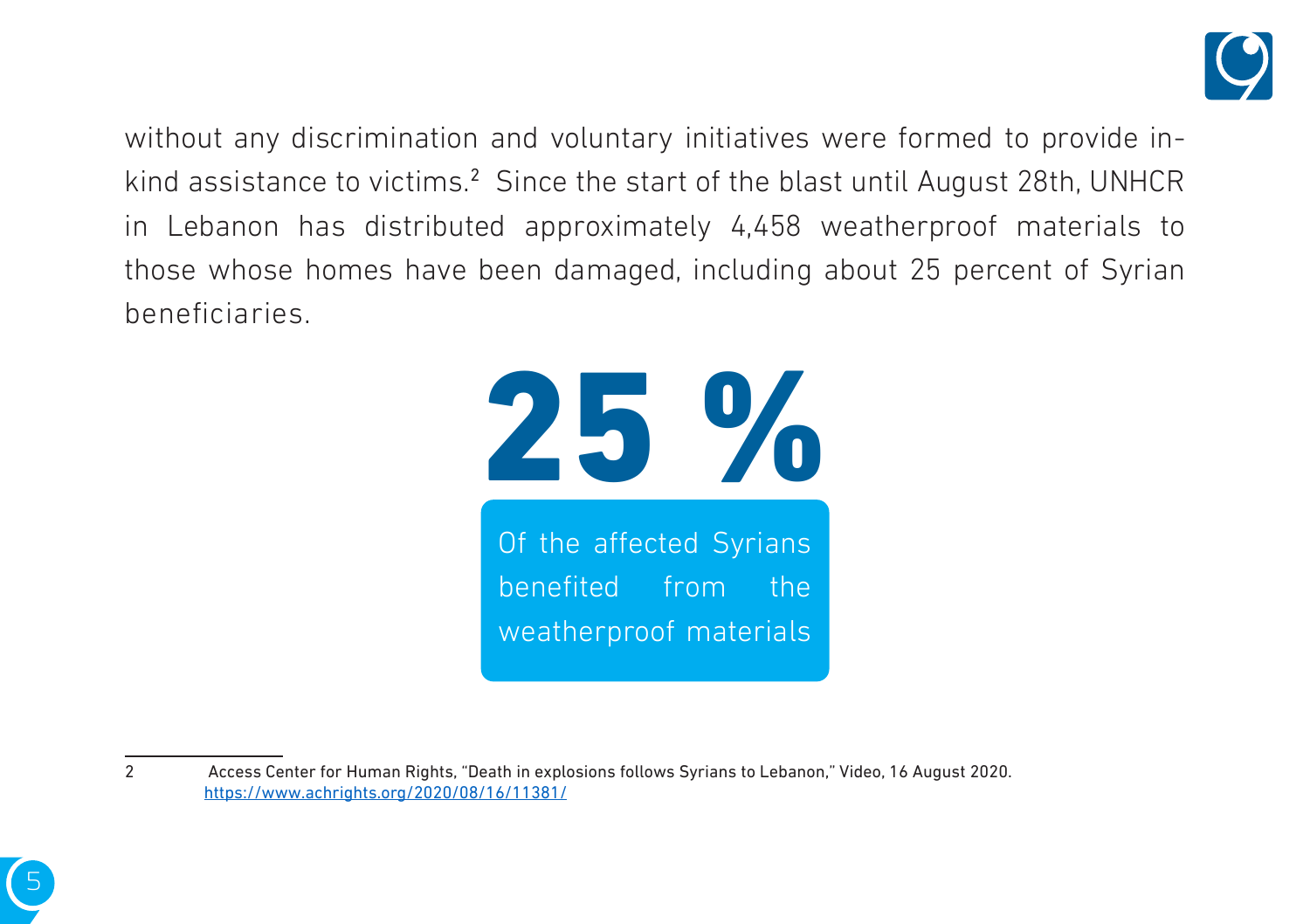

The European Union,<sup>3</sup> and multiple countries including:

- $\cdot$  France.<sup>4</sup>
- United Kingdom.<sup>5</sup>
- $\cdot$  Canada. $\circ$
- •Norway.<sup>7</sup>
- The United States,<sup>8</sup> and many others pledged in-kind and cash assistance to the civil society and the Lebanese Red Cross, in response to

<sup>3</sup> European Commission, "Lebanon: EU delivers additional emergency assistance following the explosion in Beirut," 31 August 2020. https://tinyurl.com/y3dox7vq

<sup>4</sup> Ministry of Europe and Foreign Affairs, "Explosion in Beirut – France is taking action to help Beirut and the Lebanese people," 8 August 2020. https://tinyurl.com/y3sy5cnw

<sup>5</sup> UK Department for International Development, "UK medics fly to Beirut following deadly blast," 7 August 2020. https://tinyurl.com/y3qqupn3

<sup>6 6 ·</sup> Covernment of Canada, "Canada's response to the crisis in Lebanon," Last Access: 27 September 2020. https://tinyurl.com/y2vr47av

<sup>7</sup> Government of Norway, "Norway pledges additional NOK 45 million in aid to Lebanon," 15 August 2020. https://tinyurl.com/v2izcop4

<sup>8</sup> USAID, "United States Provides Humanitarian Assistance in Response to Explosions in Lebanon," 7 August 2020. https://tinyurl.com/v2gxy3au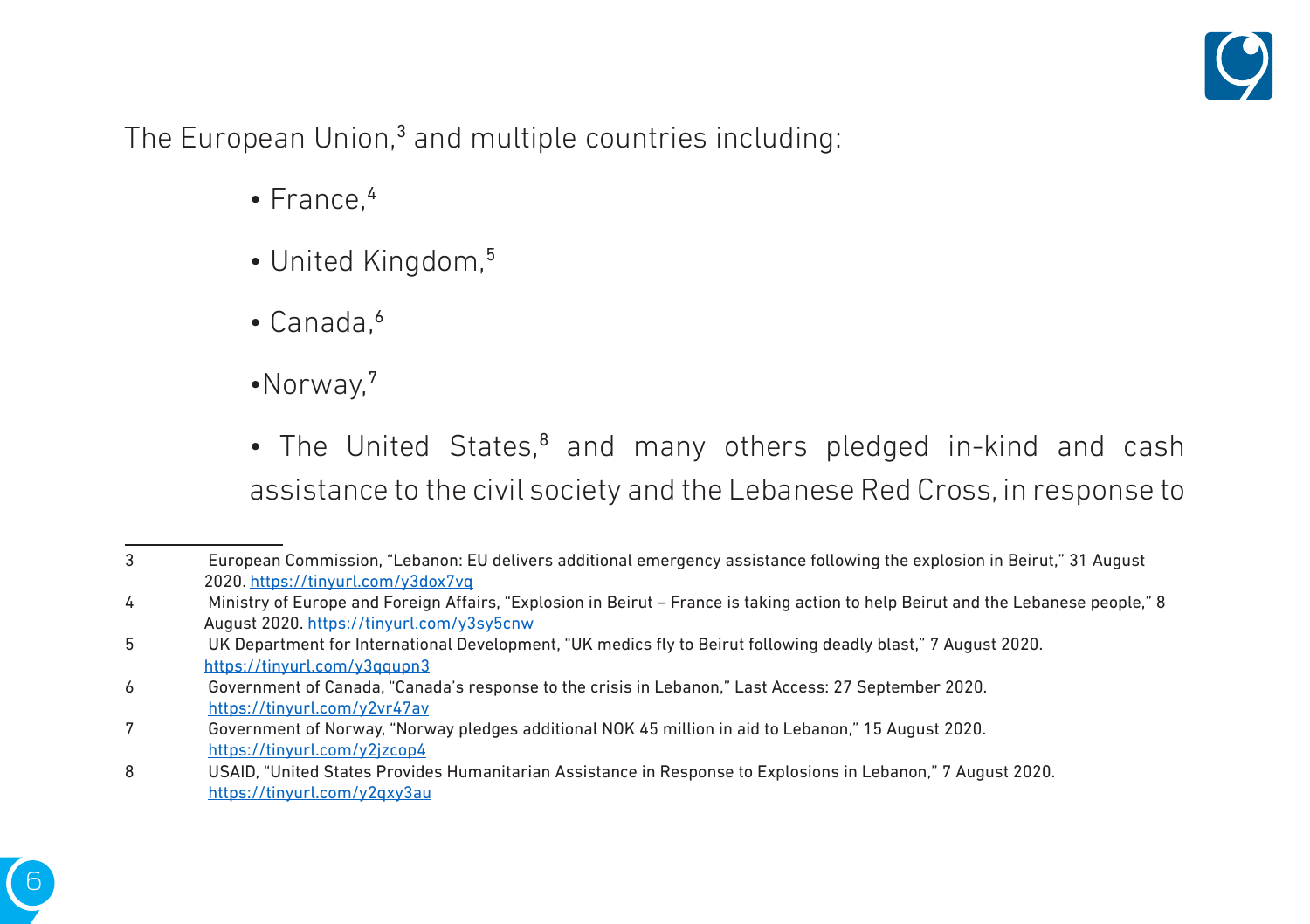

the humanitarian and medical needs of victims, as well as, infrastructure restoration. In addition, the "International Conference on Assistance and Support to Beirut and the Lebanese People" was held on 9 August 2020, where participants pledged EUR 252.7 million in support of victims of the explosion. $9$ 



## **of discrimination based on nationality during aid distribution**

Despite local and international movements to assist victims of the explosion, Syrian refugee victims still find themselves with no support or aid. Access Center for Human Rights (ACHR) documented

29 cases of discrimination based on nationality during aid distribution, including 27



<sup>2020.</sup> BBC, "Beirut explosion: Donors pledge aid for Lebanon but want reform," 9 August 2020. https://www.bbc.com/arabic/middleeast-53717904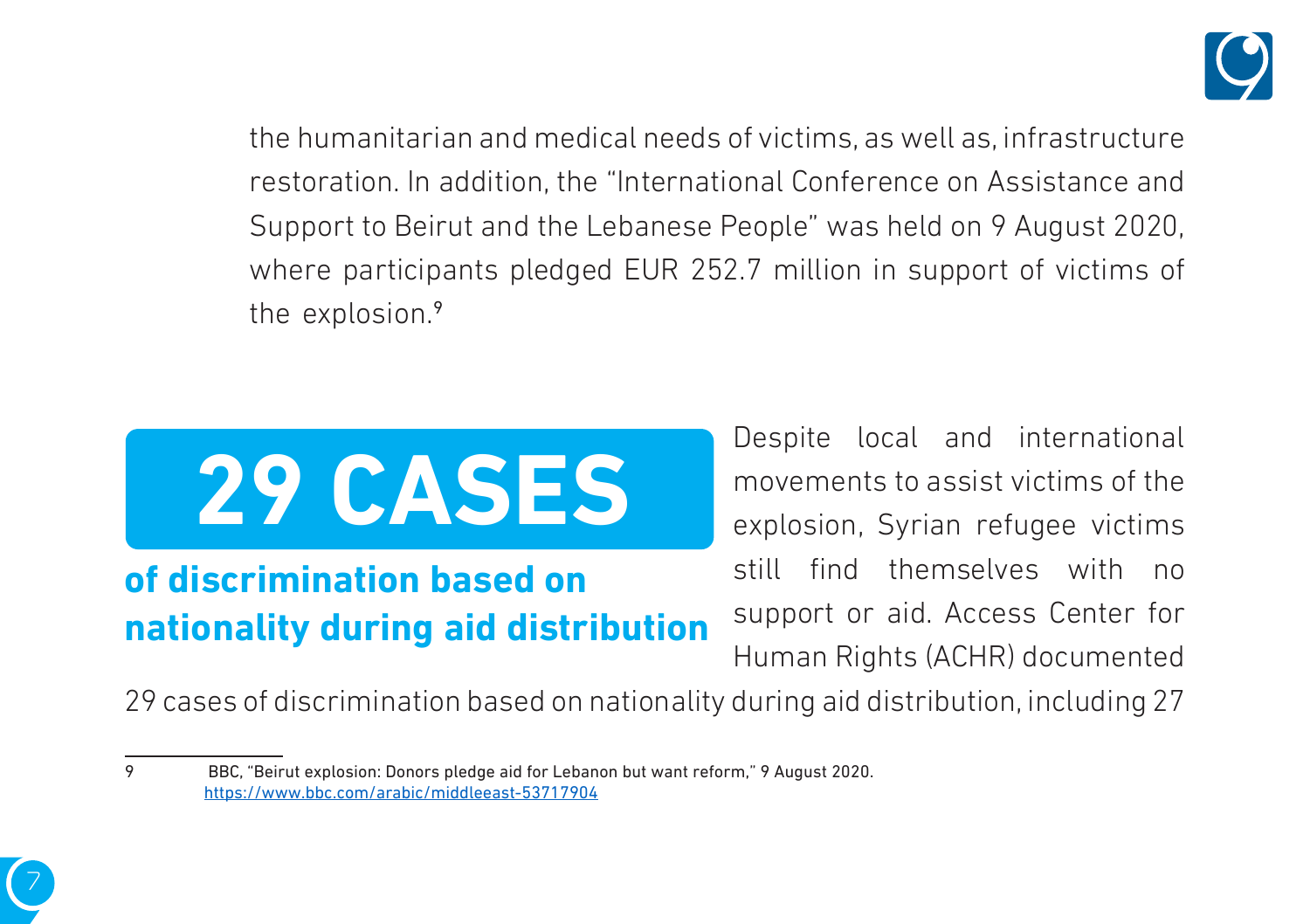

families and two individual cases. In each of these cases, civil society organizations were the discriminators and in four of these cases, it was the Lebanese army.

It should be noted that out of these cases, 21 hold valid legal residency, while 20 of the total number of cases are registered with UNHCR. All of these cases were affected by the explosion on different aspects including residential damages; while 14 cases endured physical damage, including 13 families and one individual case.

To ensure double verification of information which ACHR adopts in its work, the team conducted a field study targeting 47 randomly selected refugees affected by the explosion, including number of cases documented on ACHR database. The study contained various questions regarding their experience with discrimination in aid distribution and receiving and/or sponsoring aid, without requesting any personal information to encourage them to participate without fear. The results were as follows:

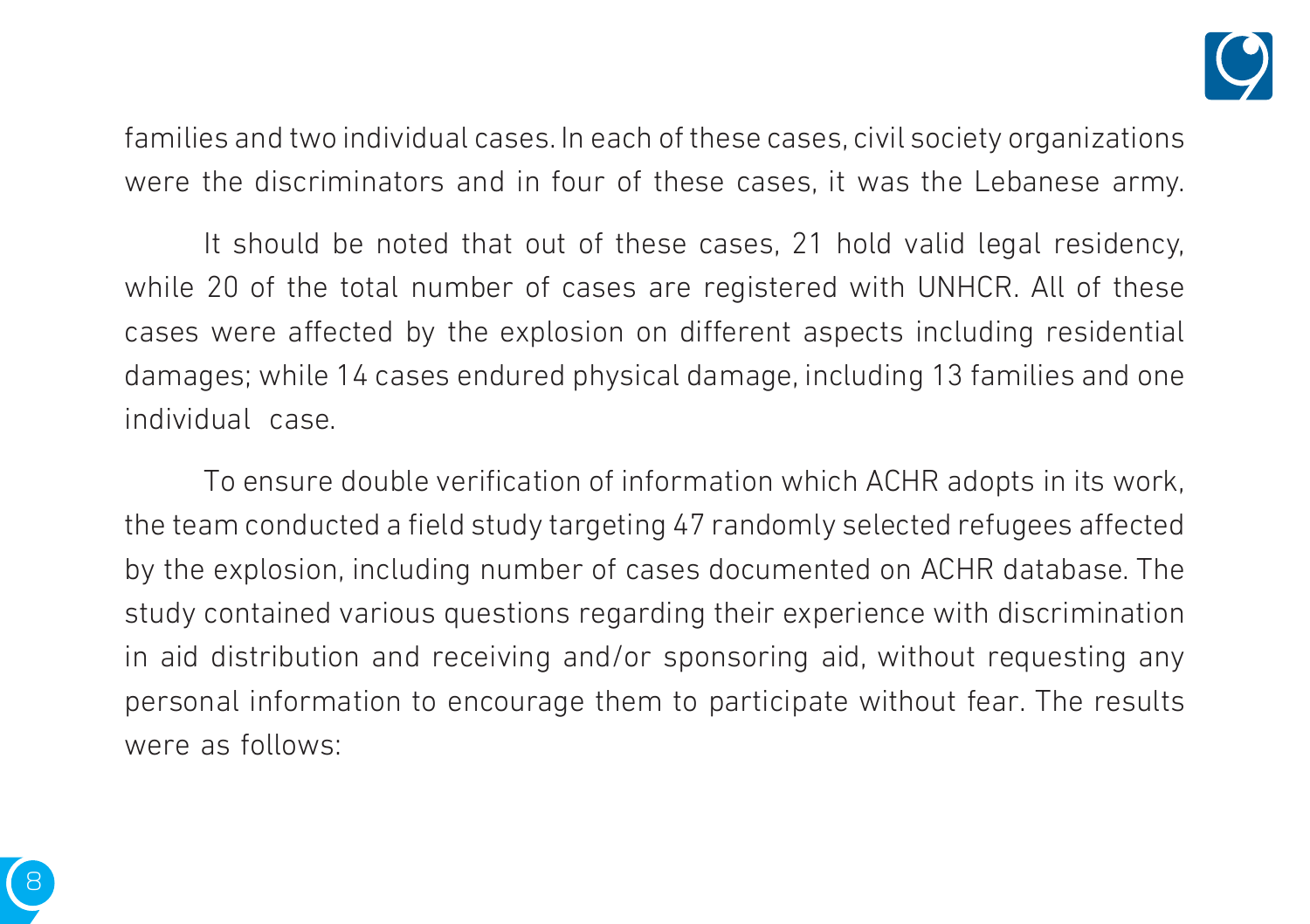

#### **FIELD STUDY TARGETING 47 RANDOMLY SELECTED REFUGEES AFFECTED BY THE EXPLOSION**

explosion of the contract of the contract of the contract of the contract of the contract of the contract of the



9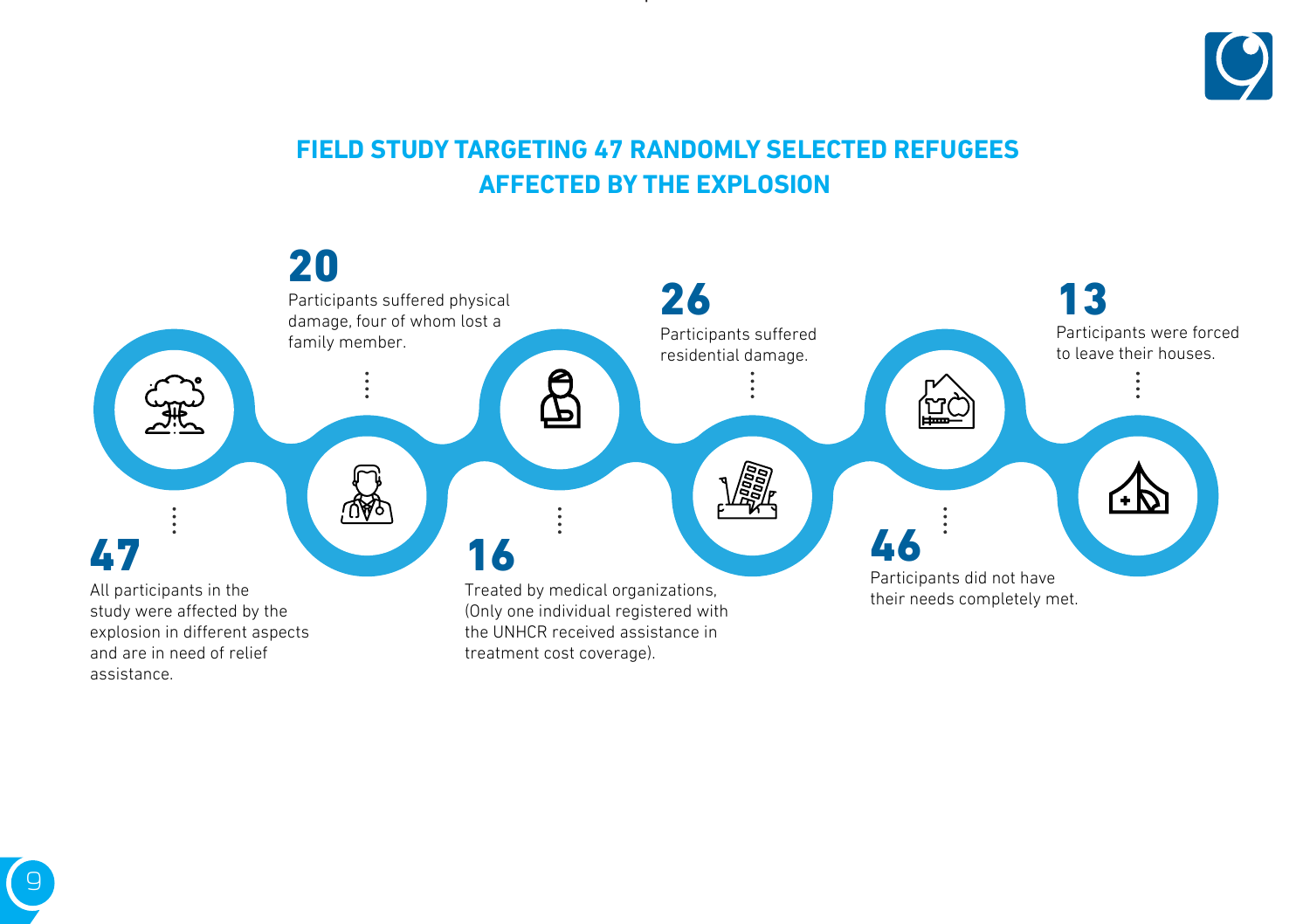



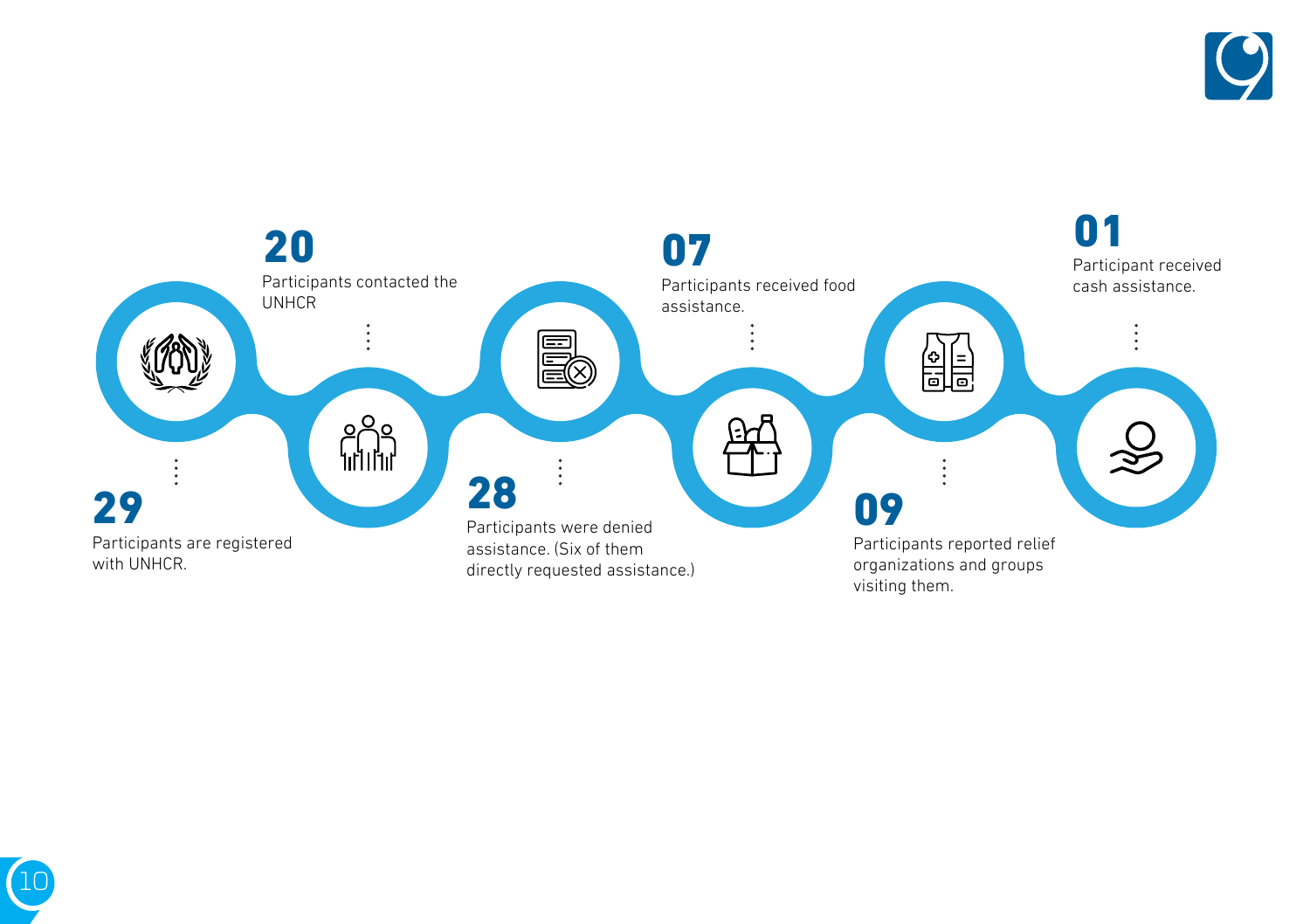

As for the reluctance of voluntary personnel/teams or civil society organizations to provide assistance; 28 participants in the study were denied assistance despite their need, based on their nationality, while three participants are unaware of the reason for being denied aid. Additionally, 25 participants were refused food assistance in the form of materials or food baskets, nine participants were refused cash assistance and eight participants denied medical aid, while 13 were denied house rehabilitation.

Moreover, 14 individuals out of the 28 denied assistance indicated that "Organizations" and "Associations" are responsible for denying aid and 10 identified the "Lebanese Army", while two individuals identified "United Nations Agencies," and one individual identified the "Mukhtar of the area," and another the "Mosque."

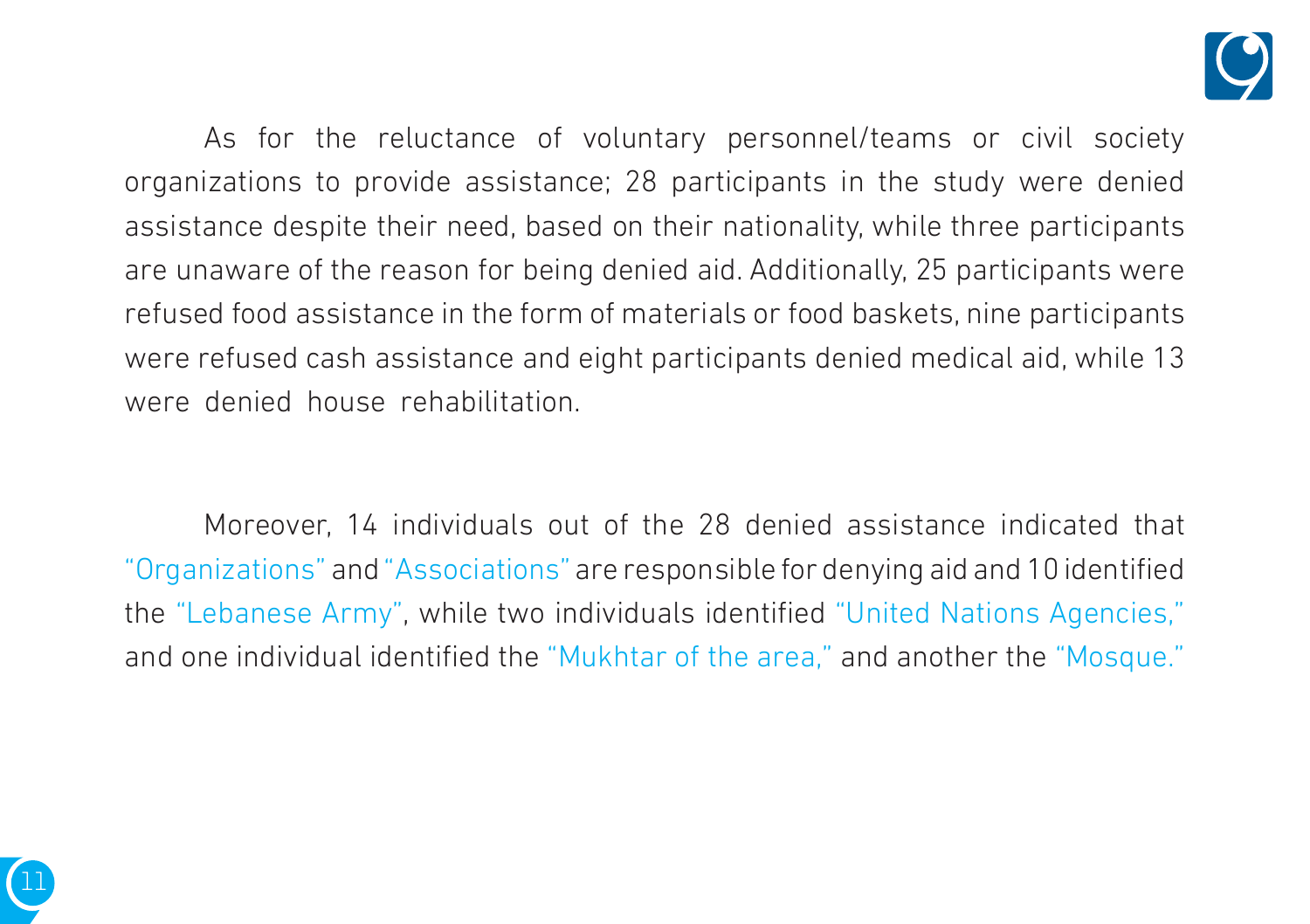

The situation of Syrian refugees has worsened after they have been marginalized by those responsible for providing assistance to those affected by the explosion, and the needs of refugees have increased because they have not been prioritized on the UNHCR response plan.

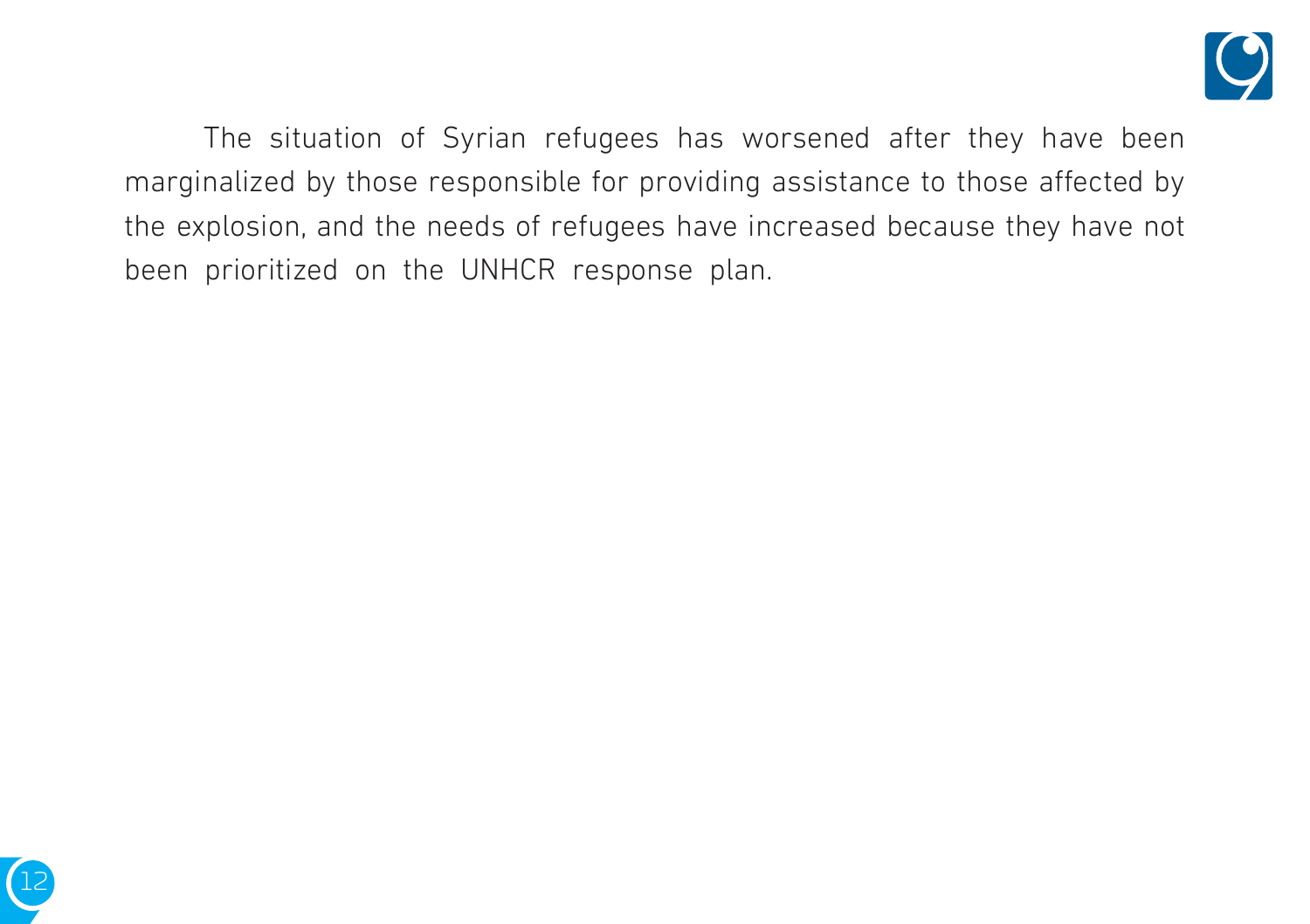

#### **Recommendations**

The Beirut explosion did not discriminate between refugee and citizen nor the damage did discriminate according to nationality or race or belief, and in spite of that, it appears that Syrian refugees are experiencing discriminatory practices from organizations, local authorities, political parties and citizens. For this reason, the Access Center for Human Rights recommends the following:

#### **Local authorities**

- Adhere to the Lebanese Constitution and the international laws ratified by Lebanon regarding non-discrimination on the basis of race or nationality, even during states of emergency; and
- Municipalities should monitor the distribution process to ensure that they reach the affected people without discrimination and hold

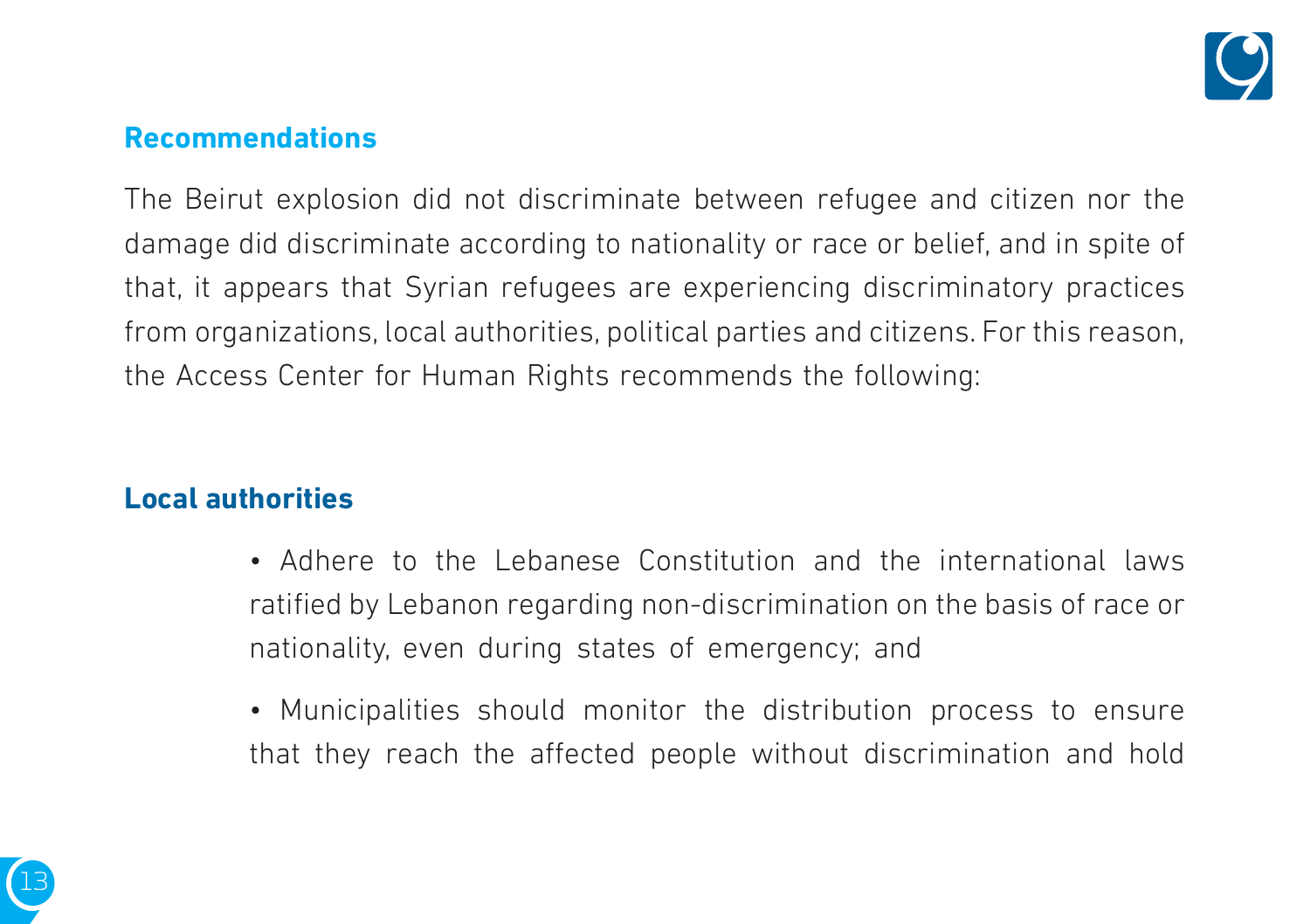

accountable the organizations that violate this principle.

#### **Local and international organizations**

- Adhere to the humanitarian responsibility towards all individuals affected by the explosion in aid distribution without discriminating on the bases of race, nationality, or belief; Adopt effective and clear monitoring policies by organizations on their employees and those working with them, to ensure full commitment to the principle of non-discrimination and to educate them accordingly; and
- The UNHCR must assume its responsibilities towards Syrian refugees affected by the explosion, follow-up on their circumstances and provide them with the necessary assistance. We also ask to prioritize Syrian refugee beneficiaries of aid in its response plans to the Beirut explosion.